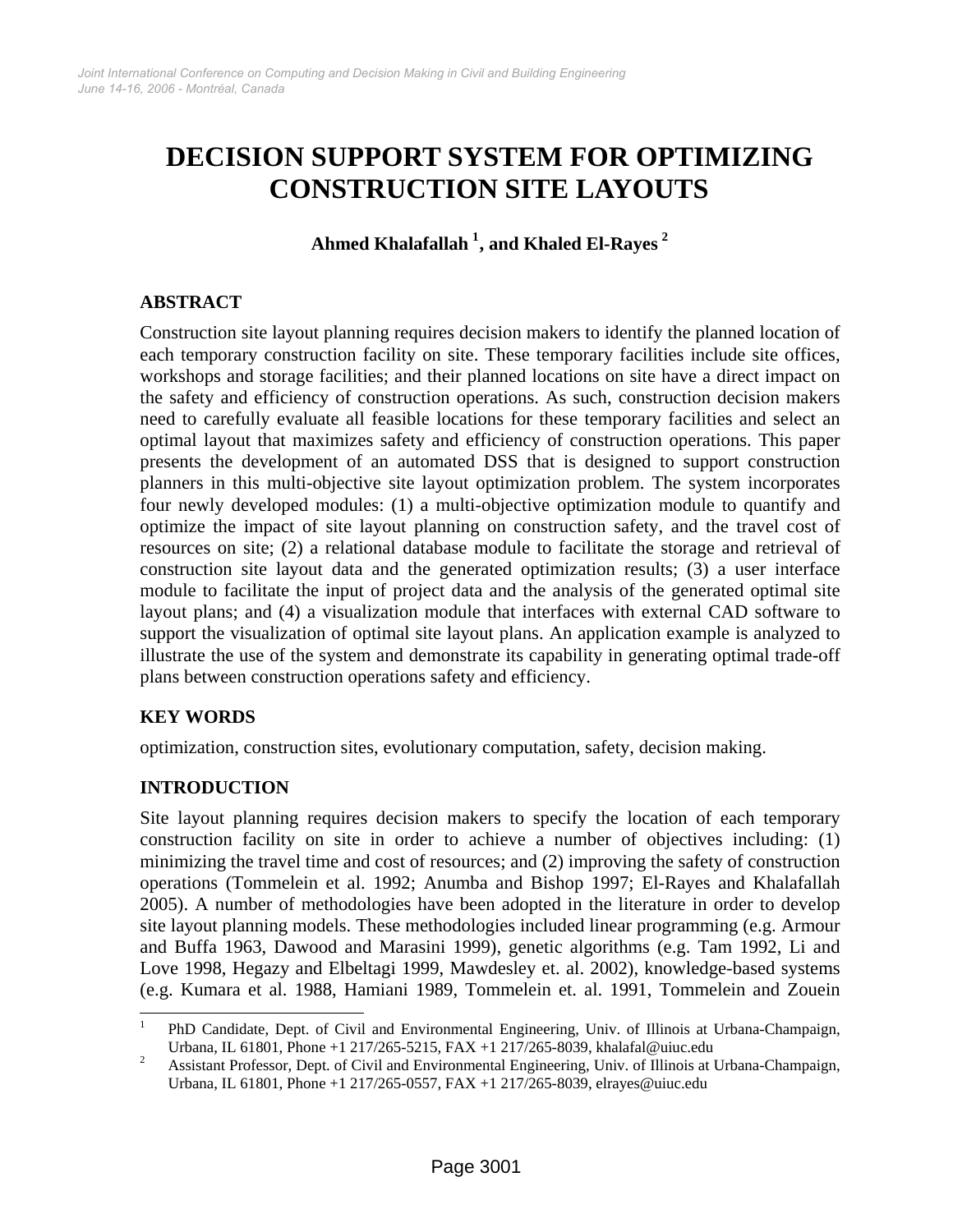1993), artificial neural networks (e.g. Yeh 1995), and simulation (e.g. Dawood and Marasini 2001, Tawfik and Fernando 2001). Despite the contributions of these models, they adopted only the objective of minimizing the travel cost of resources on site as the main criterion in designing site layout plans. There is little or no reported research studies that considered construction safety as an independent optimization objective despite its importance in the construction industry which suffers form a very high rate of accidents on site. For example, the construction industry is ranked as the first in causing nonfatal injuries with a rate of 9.3 injuries per 100-full time workers (NIOSH 2000); and among the top three industries in causing fatal injuries in the United States with a rate of 12.2 fatalities per 100,000 workers (BLS 2004). As such, there is a need for practical and automated systems for the optimization of site layouts that account for and improve the safety of construction operations while simultaneously minimizing the travel cost of resources. This paper presents the development of a multi-objective decision support system for optimizing construction site layouts that addresses this need, as shown in Figure 1.



Figure 1: Main Modules of the Decision Support System

The main objective of the present system is to provide practical automated support for construction planners who need to optimize the design of site layout plans. To this end, the present system is designed to provide a number of unique and practical capabilities, including: (1) utilizing multi-objective genetic algorithms in order to enable simultaneous optimization of construction operations safety and travel cost of resources; (2) automating the development of trade-off charts between construction operations safety and travel cost of resources on site in order to facilitate the evaluation and selection of optimal site layout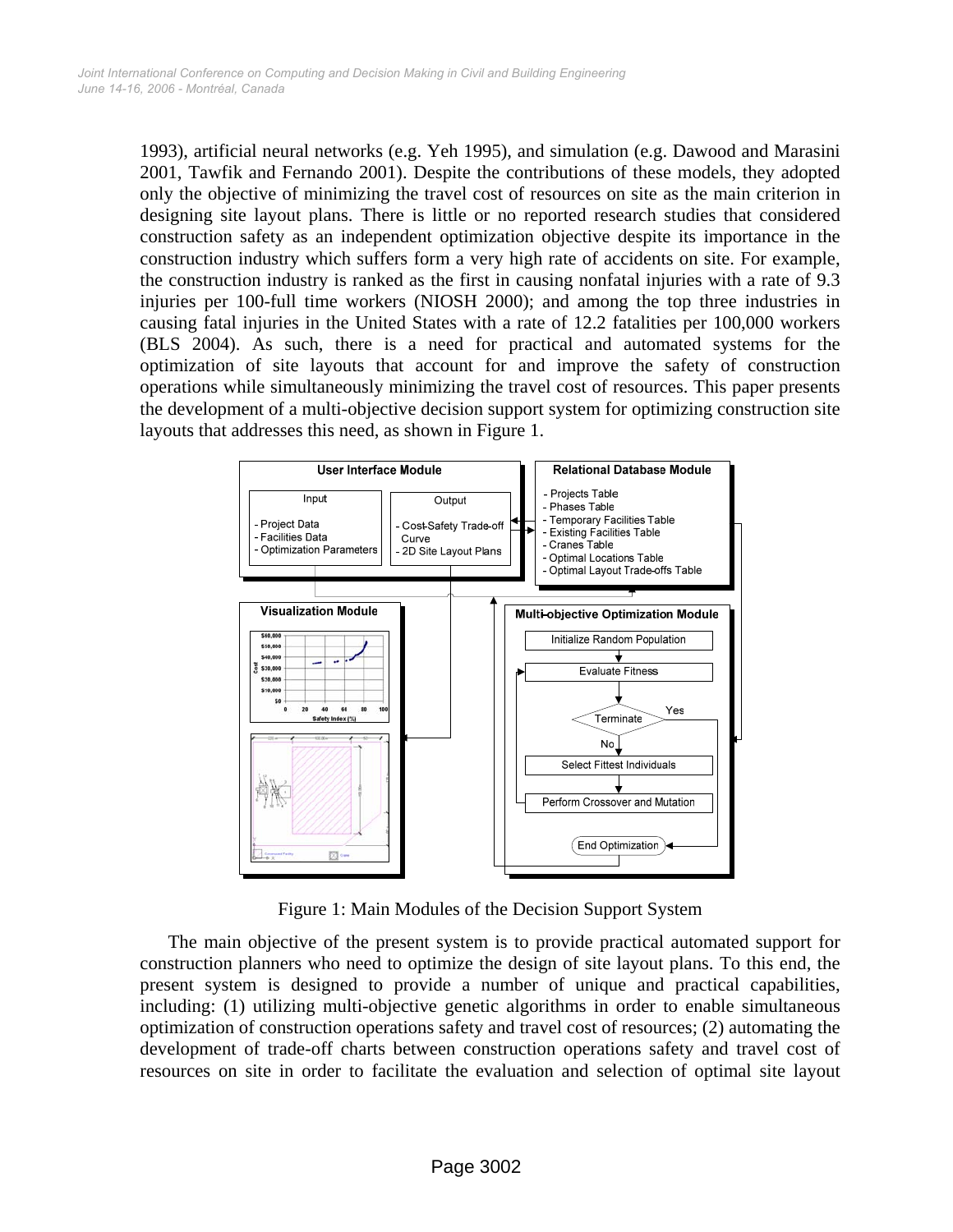plans; and (3) supporting the visualization of site layout plans through integrating the system with available CAD software. To provide the aforementioned capabilities, the present system is developed in four main modules: (1) a multi-objective optimization module to quantify and optimize the impact of site layout planning on construction safety, and the travel cost of resources on site; (2) a relational database module to facilitate the storage and retrieval of construction site layout data and the generated optimization results; (3) a user interface module to facilitate the input of project data and the analysis of the generated optimal site layout plans; and (4) a visualization module that interfaces with external CAD software to support the visualization of optimal site layout plans, as shown in Figure 1. These four modules are described in more detail in the following sections.

# **MULTI-OBJECTIVE OPTIMIZATION MODULE**

The main function of the multi-objective optimization module is to perform a series of genetic algorithm operations in order to simultaneously maximize construction safety and minimize the travel cost of resources on site. These genetic algorithm operations are repeated to generate better and better solutions until the generated solutions evolve to a stable state. As shown in Figure 1, these operations start with generating a set of random candidate site layout solutions. From this set of candidate solutions, new solutions are reproduced, through a number of genetic algorithm operations such as crossover and random mutation, forming an offspring population. The population is then evaluated to select best candidates to undergo crossover and mutation again in an iterative process that seeks to eliminate the worst candidate site layout solutions and keep the best ones. The selection of individuals here is based on the domination and ranking criterion (Deb et al. 2000). In selecting the best candidates, each candidate site layout solution is evaluated based on two criteria: (1) the overall construction safety (El-Rayes and Khalafallah 2005); and (2) the total travel cost of resources on site. First, the overall construction safety criteria is designed to improve the safety of crane operations by selecting safe locations for temporary facilities around cranes; control hazardous material on site by providing adequate separation between combinations of facilities that can create hazardous conditions; and reduce intersections between heavily traveled routes of resources to minimize the potential of accidents and collisions that can occur in these points. Second, the total travel cost of resources can be optimized by minimizing the travel distances of resources among construction facilities on site.

#### **RELATIONAL DATABASE MODULE**

The main function of this module is to develop a relational database in order to store the necessary site layout input data (e.g. temporary facilities attributes, existing facilities attributes, crane data …etc.) and the generated optimal site layout data. This module is composed of seven main tables that are designed to store the following site layout planning data: (1) project information; (2) project phases information; (3) temporary facilities attributes; (4) existing facilities attributes; (5) crane data; (6) optimal locations of temporary facilities; and (7) optimal trade-offs between objectives. Figure 2 illustrates an entity relationship diagram that describes the attributes of these tables and the relationships among them using a crow's foot model (Rob and Coronel 2002).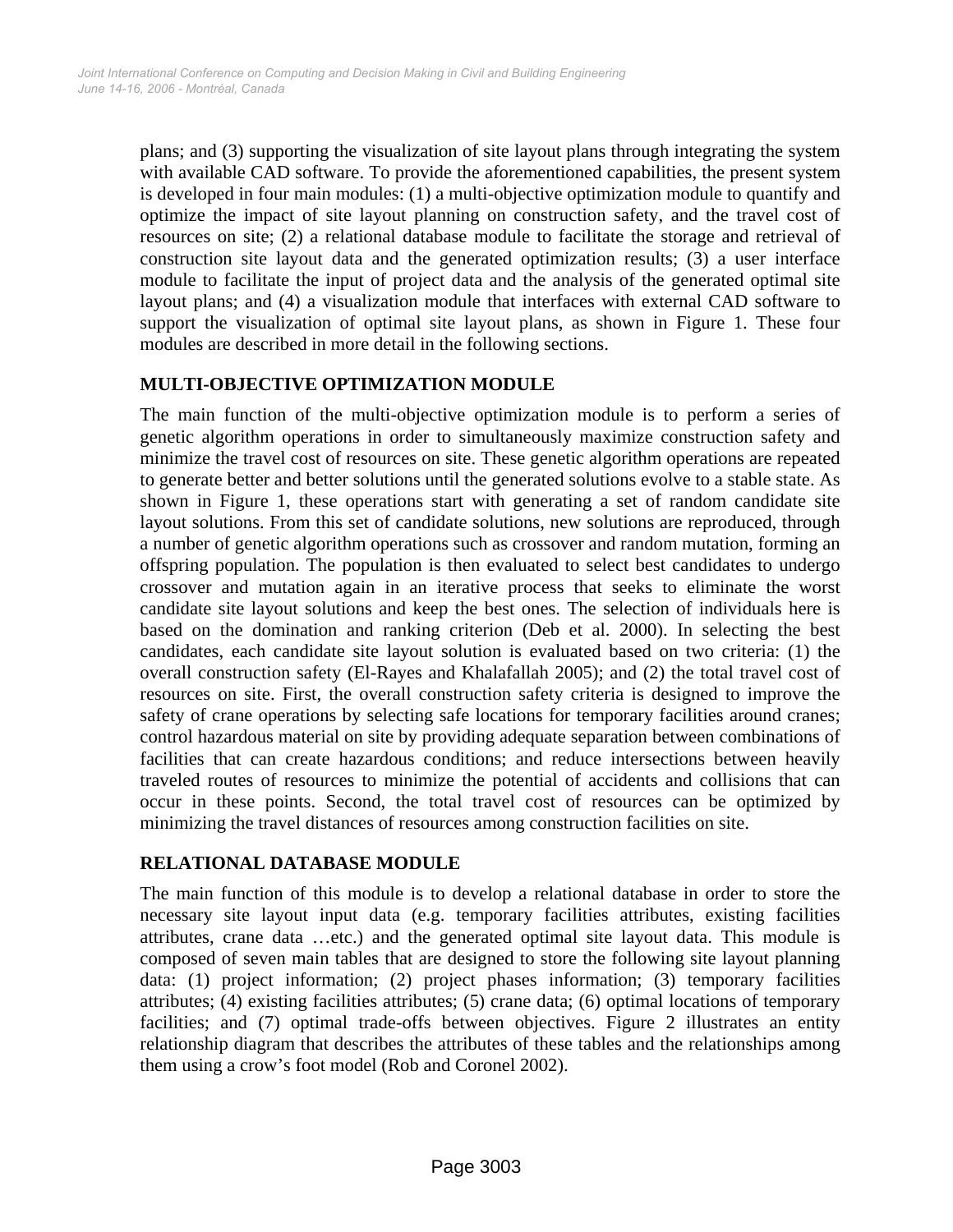*June 14-16, 2006 - Montréal, Canada Joint International Conference on Computing and Decision Making in Civil and Building Engineering*



Figure 2: Entity Relationship Diagram

The "Projects" table is designed to store information about the project being planned such as its name and ID. This table is linked to the "Phases" table using a one-to-many relationship. The "Phases" table stores information on the various time-dependant phases of each project to facilitate the evolution of dynamic site layout planning in construction projects. The "Phases" table is also linked using a one-to-many relationship to (a) the "Temporary Facilities" table which stores the ID, phase ID, name, length, width, and sensitivity to crane information of each temporary facility that needs to be assigned a location on site; (b) the "Existing Facilities" table that stores the locations, dimensions, and information about the facilities which are already exiting on site; and (c) the "Cranes" table which stores the information about each crane utilized on site such as its base length, base width, jib length, reach and mast width. The "Temporary Facilities" table is linked to the "Optimal Locations" table which stores the generated optimal locations for each temporary facility using a many-to-many relationship, as shown in Figure 2. The "Optimal Layout Trade-offs" table is designed to store the travel cost of resources and the construction safety index of each of the generated optimal site layout plans; and is connected to the "Optimal Locations" table using a one-to-many relationship. The data stored in these tables is entered by the user through a graphical user interface in an organized procedural process.

#### **USER INTERFACE MODULE**

The user interface module is developed to facilitate the input of all necessary site layout planning data and the output of generated optimal site layout designs. This module is designed to implement its functions in two main phases: (1) an input phase to store construction site data, temporary facilities attributes, and genetic algorithm parameters; and (2) an output phase to facilitate the retrieval of the optimal site layout plans from the system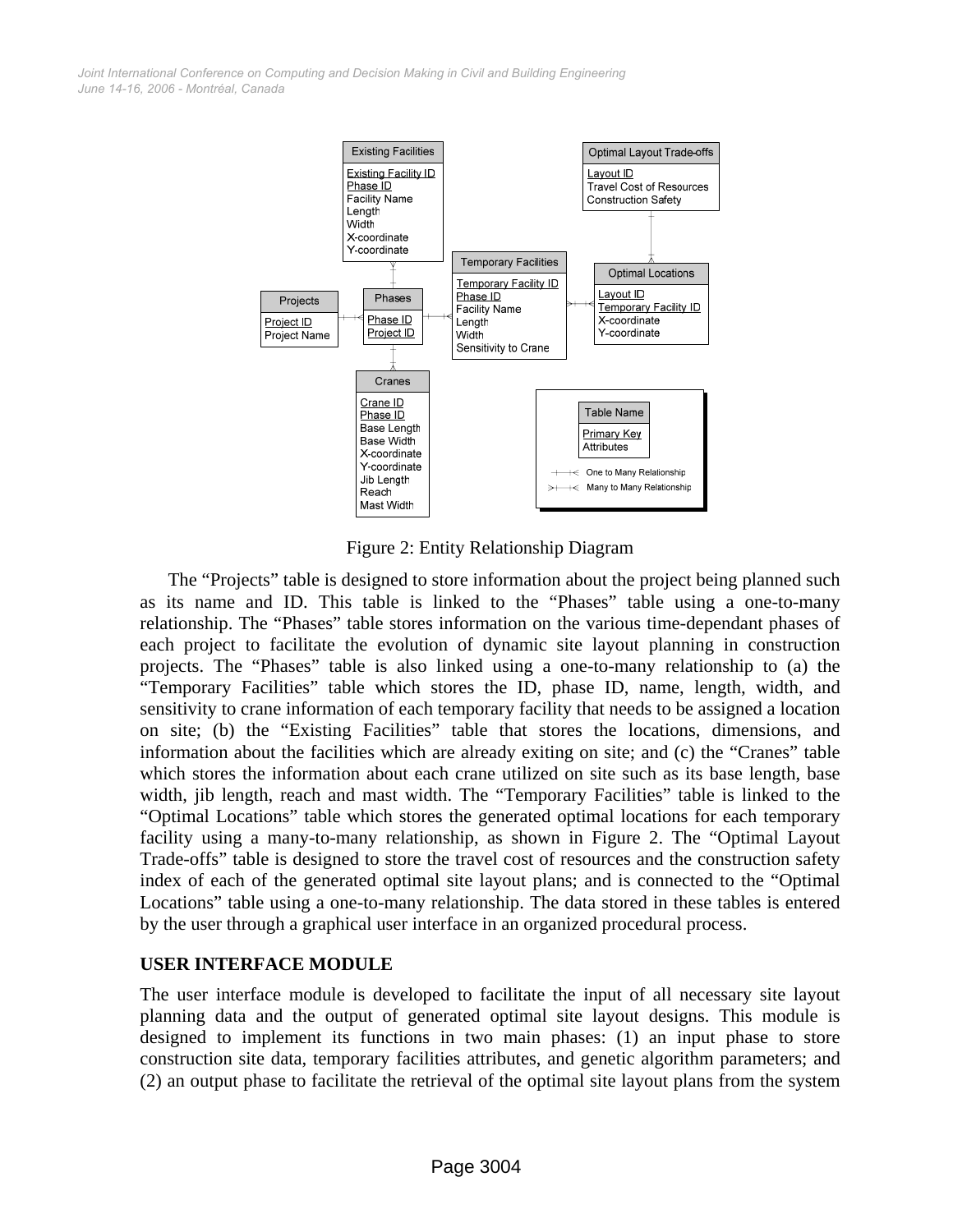database in order to visualize them in CAD software environment. The module is implemented using Microsoft Visual Basic to benefit from its advanced capabilities in facilitating the development of graphical user-friendly interfaces and the integration of all the DSS modules. The relationships and interactions between the input and output phases in the present module and the other modules of the DSS are illustrated in Figure 1. The following two sections discuss the flow of data during the input and output phases in more detail.

#### **INPUT PHASE**

The input phase is designed to help the construction planner enter and store all the necessary planning and optimization data needed to optimize the site layout plan. During this phase, the user is asked to enter planning data about (1) existing facilities on site; (2) temporary facilities that are planned to be used on site during construction operations; and (3) cranes, if any, as shown in Figure 3. The input phase also facilitates the input of the genetic algorithm parameters which are needed to run the multi-objective optimization module. These parameters include: (1) the population size; (2) the number of generations; (3) the type of crossover and its probability; (4) the probability of mutation; (5) and the random seed used to randomly initiate the first population of solutions (Deb et al. 2000). These genetic parameters are utilized by the multi-objective optimization module to control the evolution of the solutions generated during the optimization process which runs until completing the specified number of generations. After completing the optimization process, the results are retrieved and visualized in the output phase.

| 001-01-0001<br>Existing Facility ID<br>Construction Site<br>Facility Name<br>001010000<br>Phase ID<br>Change Phase<br>$\checkmark$<br>100<br>Length (L)<br>l60<br>Width [W]<br>(Xc,Yc)<br>Xc<br>2540 | Existing Facilities Data Form |  |   |  |  |  |
|------------------------------------------------------------------------------------------------------------------------------------------------------------------------------------------------------|-------------------------------|--|---|--|--|--|
|                                                                                                                                                                                                      |                               |  |   |  |  |  |
|                                                                                                                                                                                                      |                               |  |   |  |  |  |
|                                                                                                                                                                                                      |                               |  |   |  |  |  |
|                                                                                                                                                                                                      |                               |  |   |  |  |  |
|                                                                                                                                                                                                      |                               |  | W |  |  |  |
| Yc<br>742                                                                                                                                                                                            |                               |  |   |  |  |  |
|                                                                                                                                                                                                      |                               |  |   |  |  |  |

Figure 3: Existing Facilities Input Data

#### **OUTPUT PHASE**

The output phase is designed to enable the retrieval of the optimal trade-offs between construction operations safety and travel cost of resources on site. The output phase also facilitates invoking the visualization module to help visualize optimal site layout plans in a CAD software environment, as shown in Figure 4. This phase operates in two steps which are designed to: (1) retrieve the generated optimal trade-off solutions from the system database and display the trade-off curve between safety and cost, allowing the planner to navigate through these generated solution, as shown in Figure 4; and (2) export selected optimal site layout plans to the visualization module.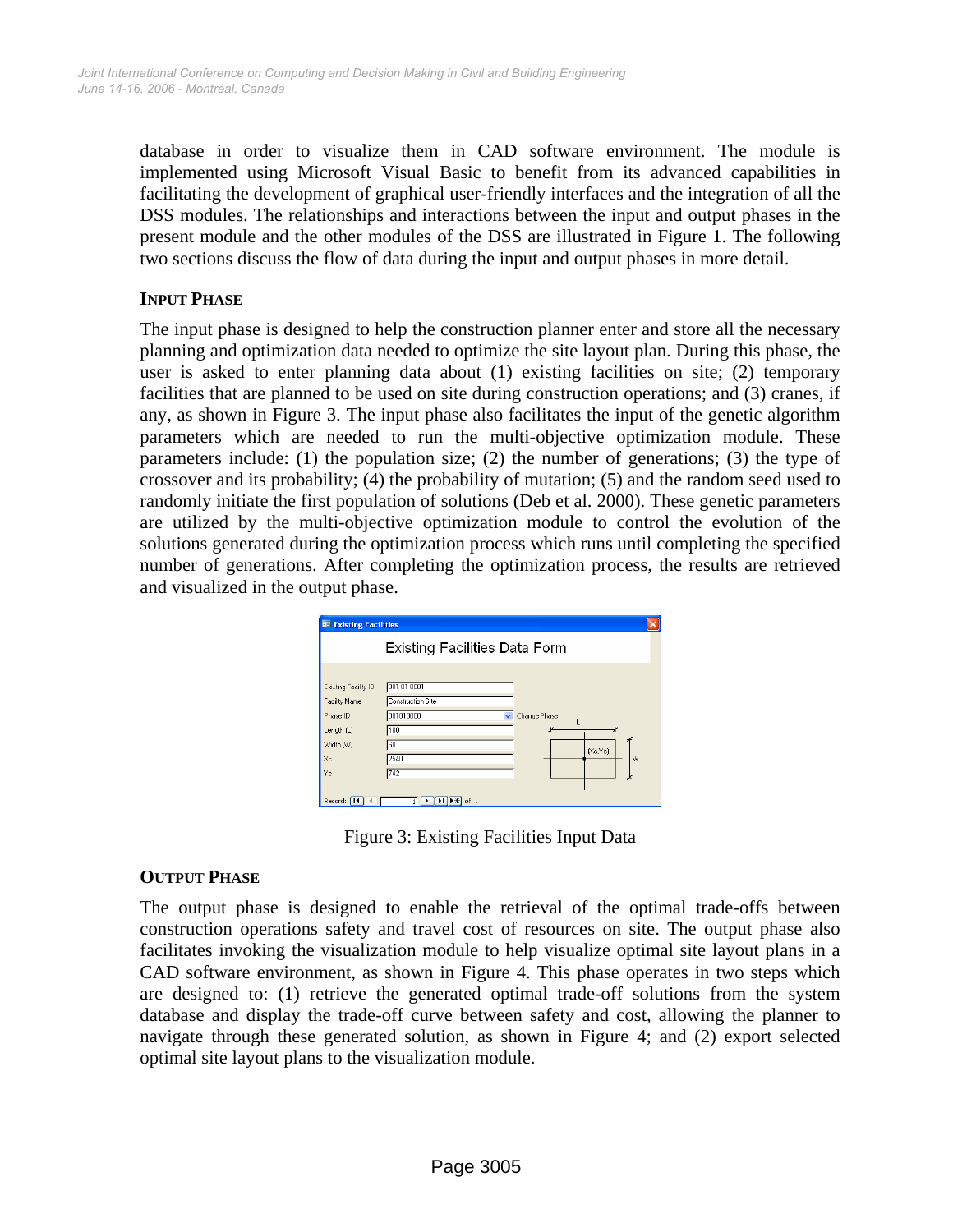*June 14-16, 2006 - Montréal, Canada Joint International Conference on Computing and Decision Making in Civil and Building Engineering*



Figure 4: System Output

#### **VISUALIZATION MODULE**

The main purpose of the visualization module is to transform the generated optimal site layout solutions into a form that can be readily exported to and visualized in a Computer Aided Drafting environment such as AutoCAD. To accomplish this, the visualization module (1) retrieves the dimensions of each temporary facility from the temporary facilities table; (2) calls a routine to prepare a script file with the necessary AutoCAD commands needed to draw the temporary facilities; and (3) starts AutoCAD and executes the script file commands to draw the temporary facilities. The user can then visualize the site layout plan and perform further analysis to ensure that the site layout plan conforms to any other project needs.

#### **APPLICATION EXAMPLE**

An application example is analyzed to illustrate the use of the DSS and demonstrate its capabilities in generating optimal trade-offs between safety and cost in the design of site layouts. The analyzed example project involves site layout optimization of a commercial building (100 x 150 m<sup>2</sup>), as shown in Figure 5. The dimensions of the building and those of all temporary facilities are illustrated in Table 1. In this example, a crane is located at the west side of the building as shown in Figure 5. The model facilitates the storage of all this necessary data through the previously described graphical user interface (e.g. see Figure 3). After providing all the necessary site data and genetic algorithm parameters, a construction planner can invoke the optimization module to start the optimization process. The DSS then starts to run a series of optimization generations attempting to evolve the population to a set of optimal site layout plans. After the termination of the optimization process, the planner can start the process of retrieving the trade-off solutions by invoking the visualization module. Finally, the user can navigate through the generated optimal site layout solutions and visualize any of these optimal solutions by selecting the "View Site Layout" option, as shown in Figure 4. The visualization module then runs the procedure designed to export the selected optimal site layout solution to AutoCAD and automatically draws this optimal solution, as shown in Figure 5.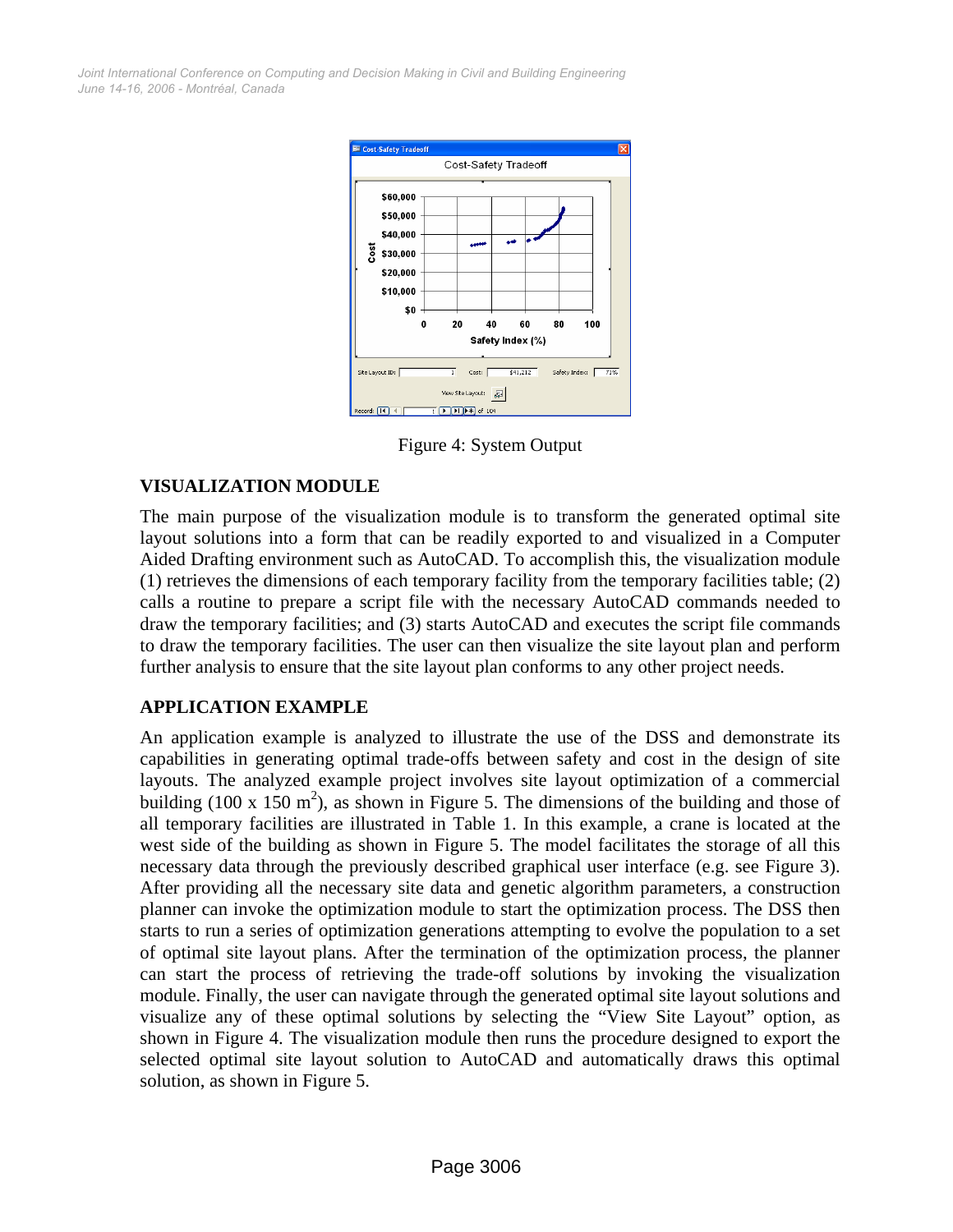*June 14-16, 2006 - Montréal, Canada Joint International Conference on Computing and Decision Making in Civil and Building Engineering*



Figure 5: Visualizing Selected Site Layout in AutoCAD

| <b>Facility ID</b>                 | <b>Facility Description</b>   | Length in m    | Width in m     |  |  |
|------------------------------------|-------------------------------|----------------|----------------|--|--|
| 1- Temporary Facilities            |                               |                |                |  |  |
| 1                                  | Parking area                  | 20             | 20             |  |  |
| 2                                  | Site office I                 | 20             | 5              |  |  |
| 3                                  | Site office II                | 12             | 5              |  |  |
| 4                                  | Site office III               | 20             | 5              |  |  |
| 5                                  | Site office IV                | 20             | 5              |  |  |
| 6                                  | Steel fabrication yard        | 5              | 4              |  |  |
| 7                                  | Laydown area                  | 6              | 5              |  |  |
| 8                                  | Storage facility              | 4              | 5              |  |  |
| 9                                  | Generator                     | $\overline{2}$ | $\overline{2}$ |  |  |
| 10                                 | <b>Toilets</b>                | 5              | 6              |  |  |
| 11                                 | Fire equipment storage        | 3              | 3              |  |  |
| 12                                 | Inflammable materials storage | 3              | 3              |  |  |
| 2- Facilities With Fixed Locations |                               |                |                |  |  |
| F*                                 | Facility to be constructed    | 100            | 150            |  |  |
| ∩**                                | Crane                         | 15             | 15             |  |  |

\* The coordinates of the center of the constructed facility are (250, 150)

\*\* The coordinates of the center of the crane are (150, 150)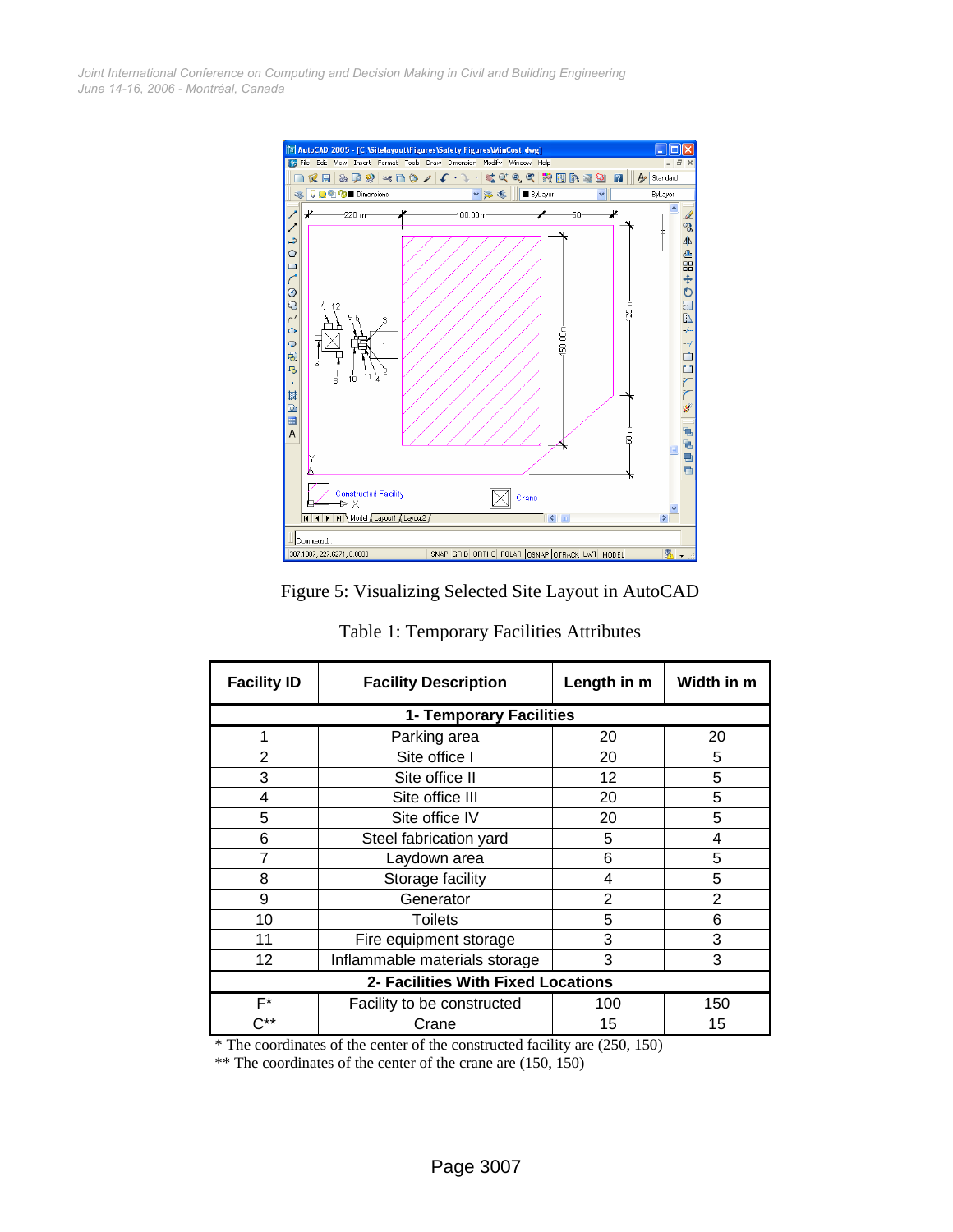# **CONCLUSIONS**

This paper presented the development of a multi-objective decision support system for site layout planning that facilitates the simultaneous maximization of construction operations safety and efficiency. The system was developed in four main modules: (1) a multi-objective optimization module to quantify and optimize the impact of site layout planning on construction operations safety and the travel cost of resources on site; (2) a relational database module to facilitate the storage and retrieval of construction site layout data and the generated optimization results; (3) a user interface module to facilitate the input of project data and the analysis of the generated optimal site layout plans; and (4) a visualization module that interfaces with external CAD software to support the visualization of the generated optimal site layout plans. An application example was analyzed to illustrate the use of the model and demonstrate its capabilities in: (1) generating optimal trade-off solutions between construction operations safety and travel cost of construction resources on site; (2) visualizing the trade-off between these important planning objectives; and (3) providing seamless integration with commercially available CAD software to enable the construction planner visualize the generated optimal site layout plans. These capabilities should prove useful to construction site layout planners and contribute to advance the optimization of site layout planning.

# **ACKNOWLEDGMENTS**

The writers gratefully acknowledge the financial support provided for this research project by the National Science Foundation under the NSF CAREER award number CMS 0238470.

#### **REFERENCES**

- Anumba, C., and Bishop, G. (1997). "Importance of Safety Considerations in Site Layout and Organization." Canadian Journal of Civil Engineering, 24(2), 229 – 236.
- Armour, G. C. and Buffa, E.S. (1963). "A Heuristic Algorithm And Computer Simulation Approach to Relative Location of Facilities." *Management Science*, 9(1), 294-309.
- Bureau of Labor Statistics (BLS). (2004). "*Numbers and rates of fatal occupational injuries by industry division, 2002.*" <http://www.bls.gov/iif/oshwc/cfoi/cfch0001.pdf> (January 2004).
- Dawood, N., and Marasini, R. (2001). "Stockyard Layout Management for Precast Concrete Products Using Simulation." *Proceedings of the CIB-W78 International Conference, IT in Construction in Africa,* Mpumalanga, South Africa, 26/1-13.
- Deb, K., Agrawal, S., Pratab, A., and Meyarivan, T. (2000). "A Fast Elitist Non-Dominated Sorting Genetic Algorithm for Multi-Objective Optimization: NSGA-II." *KanGAL report 200001*, Indian Institute of Technology, Kanpur, India.
- El-Rayes, K., and Khalafallah, A. (2005). "Trade-off between Safety and Cost in Planning Construction Site Layouts," *Journal of Construction Engineering and Management*, ASCE, 131(11), 1186-1195.
- Hamiani, A. (1989). "Knowledge Representation for the Site Layout Problem." *Sixth Conference on Computing in Civil Engineering*, New York, 283 – 289.